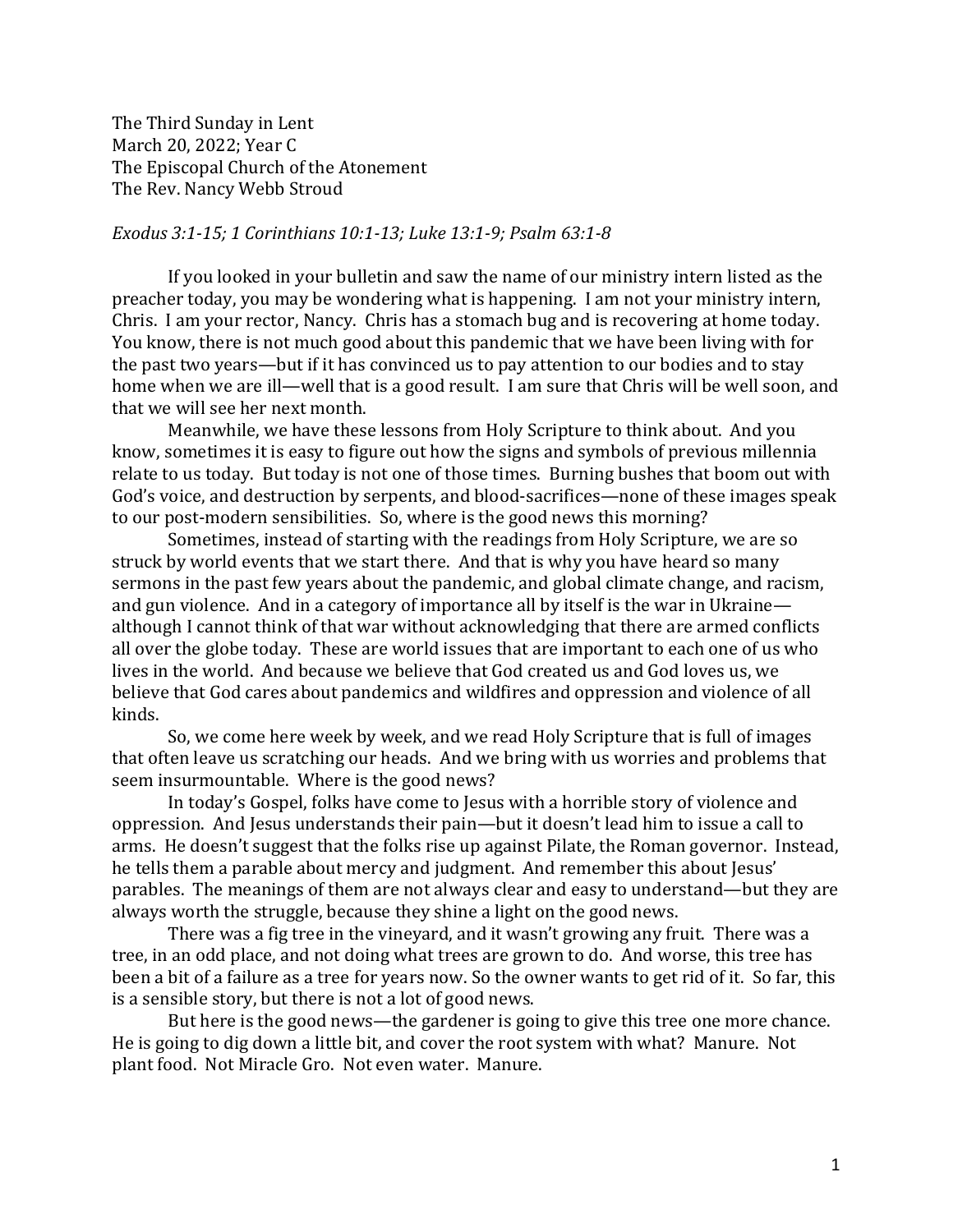Remember, this is a parable, not a textbook on raising trees. We have to dig at the story and tease out the details to perhaps learn a thing or two from it. The gardener is going to dig around the tree and cover it with waste from the animals. And I know that manure can be a reasonable fertilizer, and I know that there was no Miracle Gro in first century Galilee. But I also know that the details in Jesus' parables help us uncover his teaching. And in this story, we have a fruitless fig tree in a vineyard instead of an orchard, and a gardener who is starting with manure instead of water. And we are going to leave them all there for a moment, the manure and the gardener and the fruitless tree, and I am going to tell you a parable of my own.

There was once a parish of the Episcopal Church in a large city. In the late nineteenth century, it was a grand, large building on a beautiful street. It had a large, welloff congregation—rich, white people who all voted the same way, and were all happy to pray together every Sunday. And the years passed, and the fortunes of the neighborhood changed. Wealthy white people moved out to the suburbs, and people of all races and religions filled the neighborhood. These were busy, hard-working professional people, mind you. The neighborhood did not decline into blight and misery—but neither did it remain a bastion for the wealthy, English speaking folks.

As people of many different nationalities filled the neighborhood with ethnic restaurants and chattered in the street in dozens of languages, lots of small houses of worship were established, along with a hospital that grew and grew and grew to where it took over four city blocks, directly across the street from our parish church.

The congregation of the parish shrank as the original members moved away. But there were still some folks who liked to pray in English, using the Book of Common Prayer, and singing from the Hymnal. And there were lots of other folks who had moved to the city from various Caribbean islands. Many of them were members of Anglican churches in their home countries, and so, looking for the closest thing to what they knew, they found this Episcopal church. The prayer book was similar—but the music certainly was different. And the priest clearly didn't look like them. But it was church, and they attended every Sunday.

And so this congregation struggled. There were two factions split racially, and linguistically, and musically. And sometimes they had a white priest. And sometimes they had a black priest. And the music would swing back and forth according to which priest liked what. And the congregation shrank, and so did their service to their neighborhood and the world.

All of this took a while. A century after being founded, the Diocese noticed that this parish might be in trouble. A couple of decades later, at the Diocesan Offices, the bishop made a little list of the churches in his diocese that weren't doing very well. And he began a program to close those struggling parishes and help the remaining members to find homes in nearby, stronger parishes.

Meanwhile, our little parish struggled along. Fewer and fewer people attended. Less and less ministry was done outside the church. And the music still swung wildly between Afro-Caribbean praise music and English hymns. The old priest retired and the parish made do with supply priests who came in on a Sunday and sometimes even sang along.